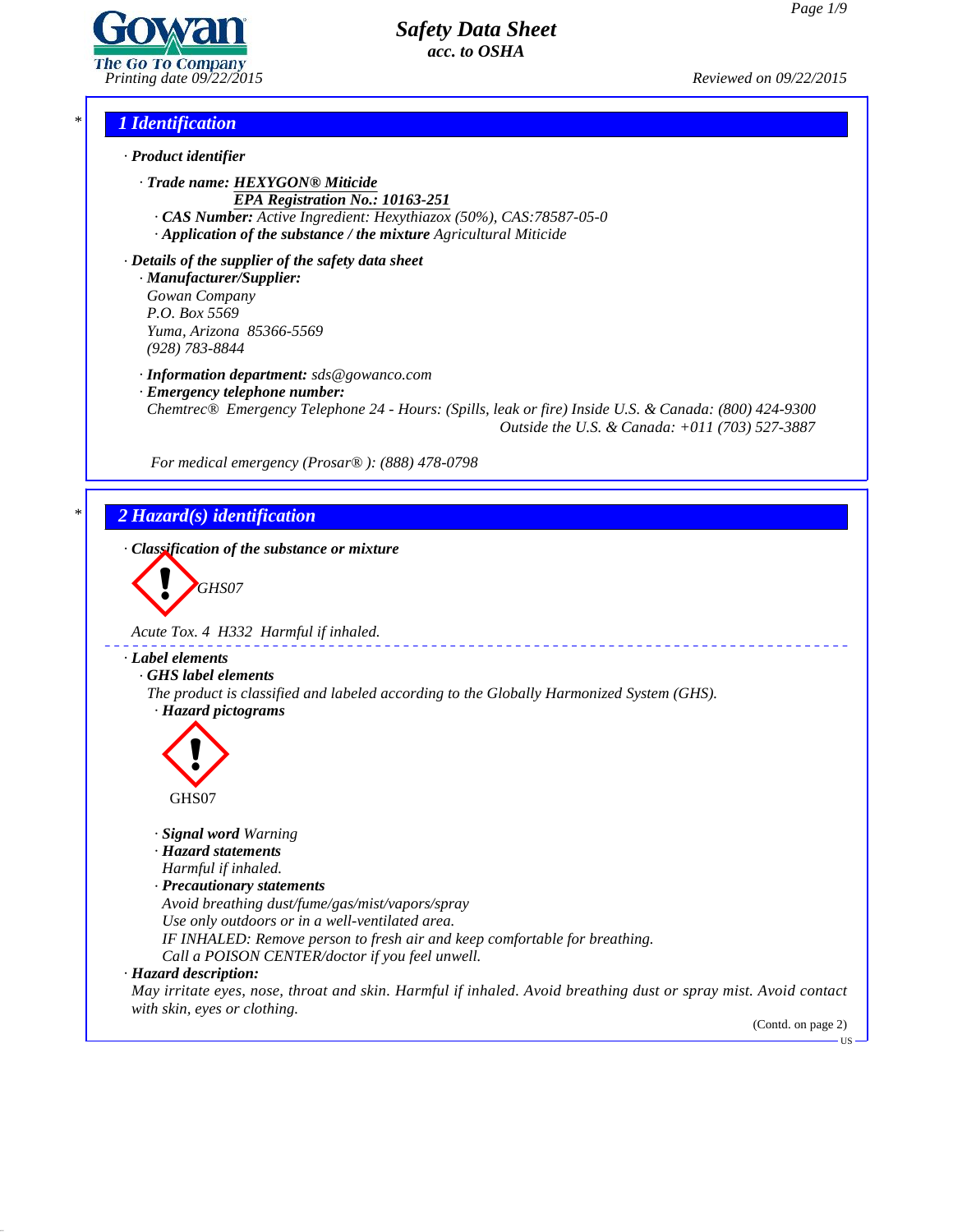*Printing date 09/22/2015 Reviewed on 09/22/2015*



(Contd. of page 1) *· Classification system: · NFPA ratings (scale 0 - 4)*  $2 \times 0$  Reactivity = 0  $P = 2$ <br>*Fire*  $= 0$ *Health = 2 HAZARD INDEX: 4 Severe Hazard 3 Serious Hazard 2 Moderate Hazard 1 Slight Hazard 0 Minimal Hazard · HMIS-ratings (scale 0 - 4)* HEALTH<sub>1</sub> FIRE 0 REACTIVITY<sup>0</sup>  $\frac{1}{1}$  *Health* = 1 0 *Fire = 0*  $\overline{0}$  *Reactivity* = 0 *HAZARD INDEX: 4 Severe Hazard 3 Serious Hazard 2 Moderate Hazard 1 Slight Hazard 0 Minimal Hazard · Other hazards · Results of PBT and vPvB assessment · PBT: Not applicable in US. · vPvB: Not applicable in US.*

## *3 Composition/information on ingredients*

*· Chemical characterization: Mixtures*

*None of the components are considered hazardous material under US OSHA Hazard Communication Standard (29 CFR 1910.1200)*

*· Dangerous components: Not applicable*

## *4 First-aid measures*

*· Description of first aid measures*

Have the product container or label with you when calling a poison control center or doctor, or going for *treatment.*

*You may also contact 1-888-478-0798 for emergency medical treatment information.*

*· After inhalation:*

41.2.6

- *• Move person to fresh air.*
- If person is not breathing, call 911 or an ambulance, then give artificial respiration, preferably mouth-to*mouth if possible.*

*• Call poison control center or doctor for further treatment advice.*

(Contd. on page 3)

*<sup>·</sup> Description:*

*<sup>·</sup> General information:*

US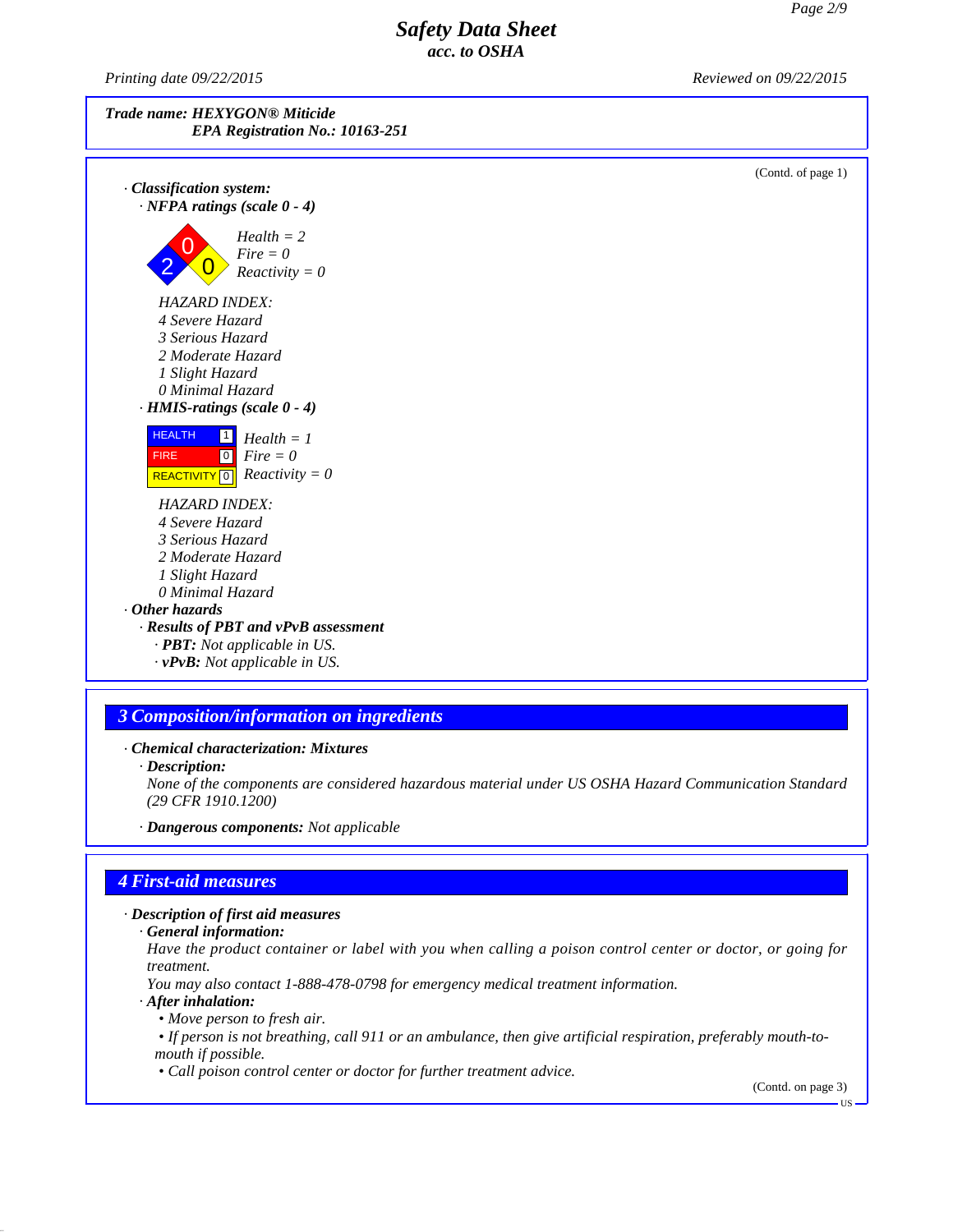*Printing date 09/22/2015 Reviewed on 09/22/2015*

#### *Trade name: HEXYGON® Miticide EPA Registration No.: 10163-251*

(Contd. of page 2)

#### *· After skin contact:*

- *• Take of contaminated clothing.*
- *• Rinse skin immediately with plenty of water for 15-20 minutes.*
- *• Call a poison control center or doctor for treatment advice.*
- *· After eye contact:*
	- *• Hold eye open and rinse slowly and gently with water for 15-20 minutes.*
	- *• Remove contact lenses, if present, after first 5 minutes, then continue rinsing eyes.*
	- *• Call a poison control center or doctor for treatment advice.*
- *· After swallowing:*
	- *• Call a poison control center or doctor immediately for treatment advice.*
	- *• Have person sip a glass of water ifable to swallow.*
	- *• Do not induce vomiting unless told to do so by a poison control center or doctor.*
	- *• Do not give anything by mouth to an unconscious person.*

#### *· Information for doctor:*

- *· Most important symptoms and effects, both acute and delayed Unknown*
- *· Indication of any immediate medical attention and special treatment needed None*

## *\* 5 Fire-fighting measures*

*· Extinguishing media*

*· Suitable extinguishing agents: CO2, extinguishing powder or water spray. Fight larger fires with water spray. · Special hazards arising from the substance or mixture*

*Nitrogen oxides (NOx)*

*Hydrogen chloride (HCl)*

*· Advice for firefighters*

*Keep personnel removed and upwind of fire. Wear self-contained breathing apparatus. Use water spray.* Cool tank/container with water spray. If area is heavily exposed to fire and if conditions permit, let fire burn *itself out since water will increase contamination hazard.*

*· Protective equipment: Wear self-contained respiratory protective device.*

#### *6 Accidental release measures*

*· Personal precautions, protective equipment and emergency procedures*

*Keep unnecessary people away and isolate hazard area. Wear appropriate personal protective equipment described in Section 8.*

*· Environmental precautions:*

Sweep up spill carefully, avoiding the formation of a dust cloud. Place material into a clean dry container. If *spilled material is a liquid, prevent from entering sewers, waterways or low areas.*

*· Methods and material for containment and cleaning up:*

Avoid breathing dusts and skin contact. Avoid generating dust (a fine water spray mist, plastic film cover, or floor *sweeping compound may be used if necessary).*

#### *· Reference to other sections*

*See Section 7 for information on safe handling.*

- *See Section 8 for information on personal protection equipment.*
- *See Section 13 for disposal information.*

(Contd. on page 4)

 $\overline{US}$   $\longrightarrow$ 

41.2.6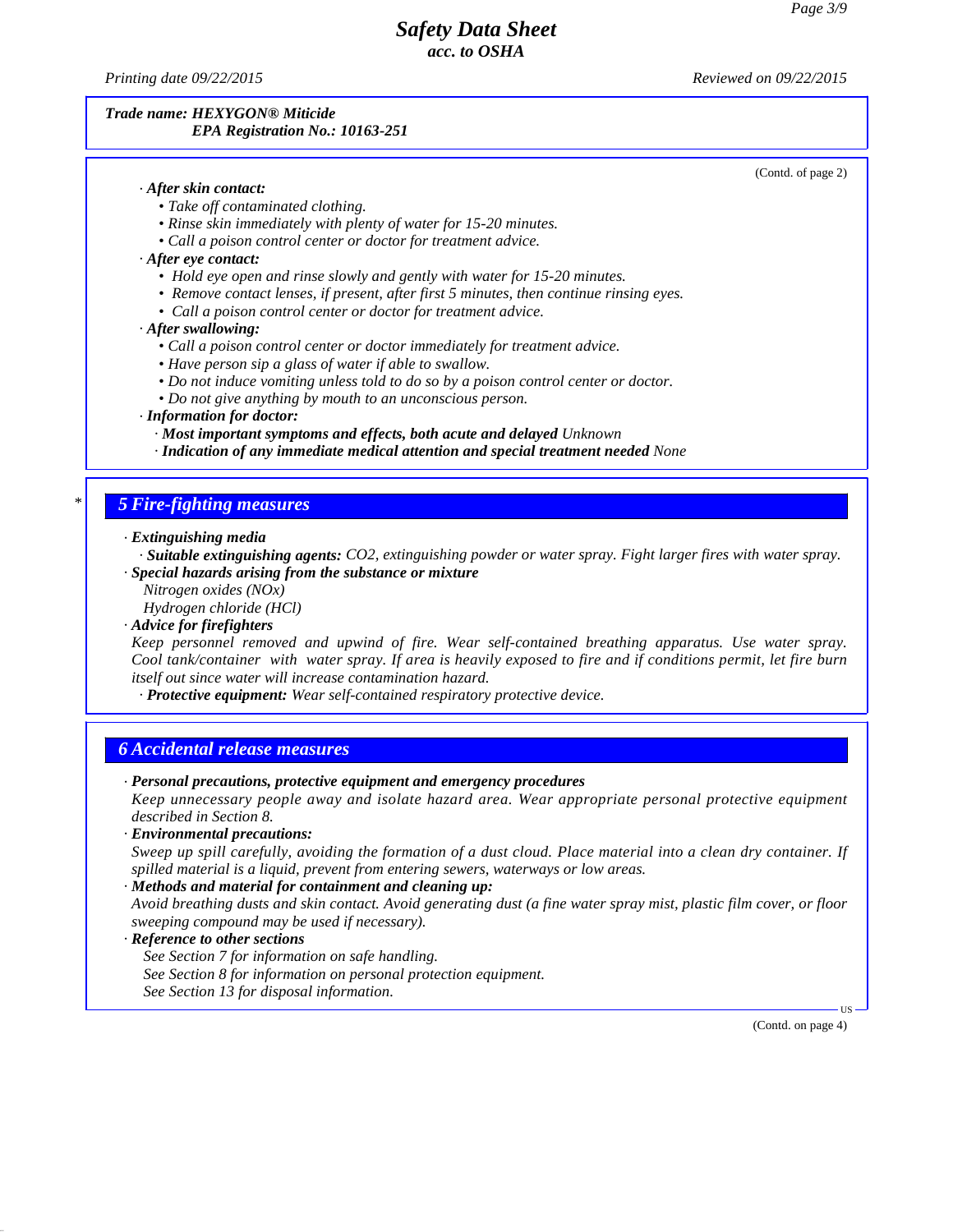*Printing date 09/22/2015 Reviewed on 09/22/2015*

*Trade name: HEXYGON® Miticide EPA Registration No.: 10163-251*

(Contd. of page 3)

## *7 Handling and storage*

#### *· Handling:*

#### *· Precautions for safe handling*

May be harmful if swallowed, inhaled or absorbed through the skin. Avoid breathing spray mist. Avoid contact with skin, eyes, or clothing. Store in the original container and keep closed. Store containers in a cool dry *place.*

*· Information about protection against explosions and fires: No special measures required.*

#### *· Conditions for safe storage, including any incompatibilities*

DO NOT contaminate water, food or feed by storage or disposal. Do not store near any materials intended for use *or consumption by humans or animals.*

#### *· Storage:*

*· Requirements to be met by storerooms and receptacles:*

*Store product in original container only, away from other pesticides, fertilizers, food or feed.*

- *· Information about storage in one common storage facility: Store away from foodstuf s.*
- *· Further information about storage conditions: Store product in original container only.*

*· Specific end use(s) No further relevant information available.*

## *\* 8 Exposure controls/personal protection*

*· Additional information about design of technical systems: No further data; see item 7.*

#### *· Control parameters*

#### *· Components with limit values that require monitoring at the workplace:*

The product does not contain any relevant quantities of materials with critical values that have to be monitored *at the workplace.*

*· Additional information:*

*Causes moderate eye irritation. Harmful if inhaled. Avoid breathing dust or spray mist. Wash thoroughly with soap and water after handling. Remove contaminated clothing and wash clothing before reuse.*

#### *· Exposure controls*

#### *· Personal protective equipment:*

#### *· General protective and hygienic measures:*

*Users should wash hands before eating, drinking, chewing gum, using tobacco or using the toilet. Remove clothing immediately if pesticide gets inside. Then wash thoroughly and puton clean clothing. Remove PPE immediately after handling this product. Wash the outsides of gloves before removing. As soon as possible, wash thoroughly and puton clean clothing.*

- *· Breathing equipment: Not required.*
- *· Protection of hands:*



## *· Penetration time of glove material*

The exact break through time has to be found out by the manufacturer of the protective gloves and has to *be observed.*



41.2.6

(Contd. on page 5)

US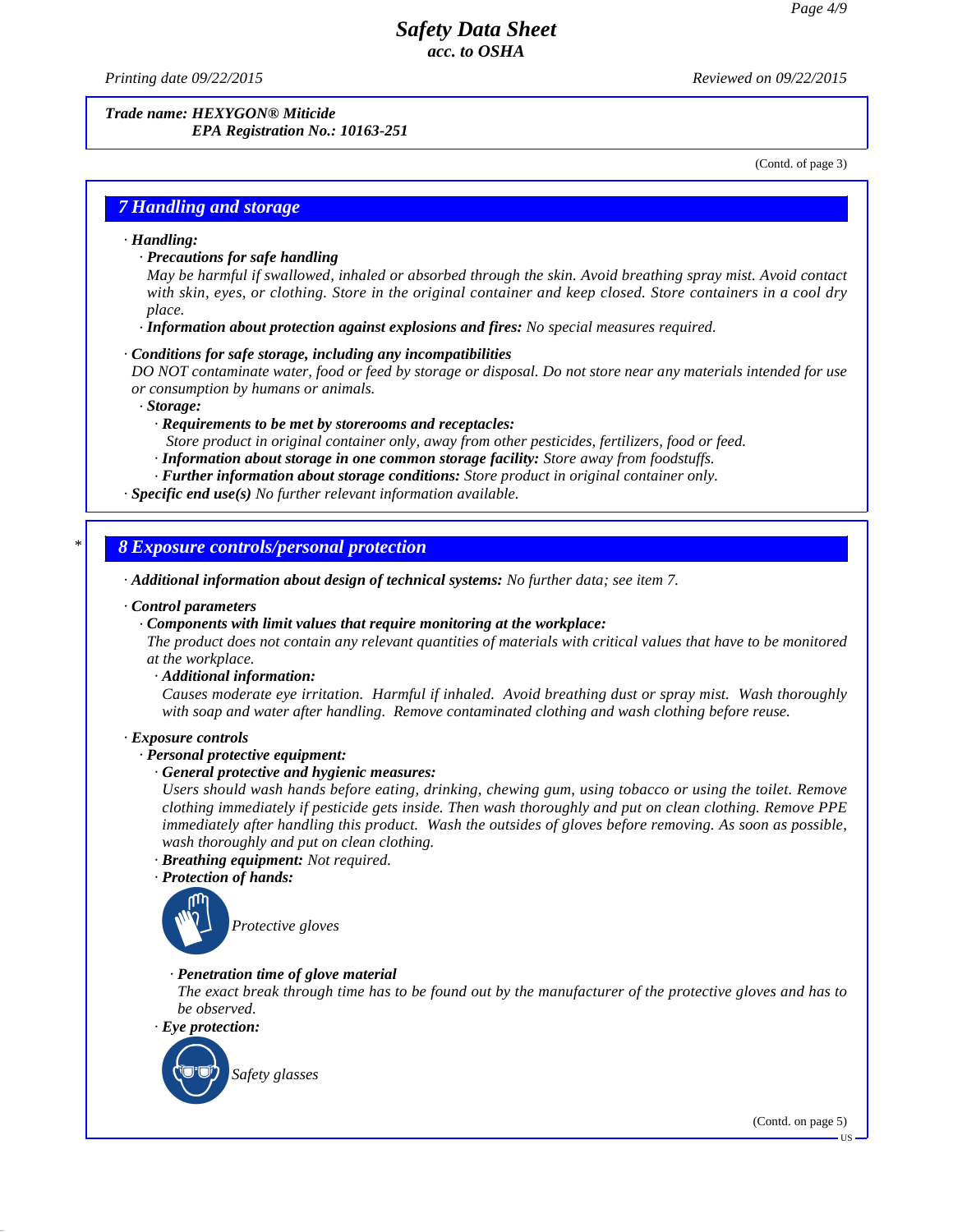*Printing date 09/22/2015 Reviewed on 09/22/2015*

41.2.6

## *Trade name: HEXYGON® Miticide EPA Registration No.: 10163-251*

(Contd. of page 4)

|  |  | · Body protection: |
|--|--|--------------------|
|--|--|--------------------|

*Protective work clothing Applicators and other handlers must wear:*

- *• Long sleeved shirt and long pants*
- *• Chemical resistant gloves*
- *• Shoes plus socks*

# *9 Physical and chemical properties*

| · Information on basic physical and chemical properties    |                                               |           |
|------------------------------------------------------------|-----------------------------------------------|-----------|
| <b>General Information</b><br>$\cdot$ Appearance:          |                                               |           |
| $\cdot$ Form:                                              | Granulate                                     |           |
| $\cdot$ Color:                                             | Light tan                                     |           |
| $\cdot$ Odor:                                              | Faint ligneous                                |           |
| · Odour threshold:                                         | Not determined.                               |           |
| $\cdot$ pH-value:                                          | $6.5 - 7.0$                                   |           |
| Change in condition                                        |                                               |           |
| · Melting point/Melting range:                             | Undetermined.                                 |           |
| · Boiling point/Boiling range:                             | Undetermined.                                 |           |
| · Flash point:                                             | Not applicable.                               |           |
| · Flammability (solid, gaseous):                           | Not determined.                               |           |
| · Ignition temperature:                                    |                                               |           |
| · Decomposition temperature:                               | Not determined.                               |           |
| · Auto igniting:                                           | Product is not self-igniting.                 |           |
| · Danger of explosion:                                     | Product does not present an explosion hazard. |           |
| · Explosion limits:                                        |                                               |           |
| $\cdot$ Lower:                                             | Not determined.                               |           |
| $\cdot$ Upper:                                             | Not determined.                               |           |
| · Vapor pressure:                                          | Not applicable.                               |           |
| $\cdot$ Density at 20 $\cdot$ C (68 $\cdot$ F):            | $0.6$ g/cm <sup>3</sup>                       |           |
| · Relative density                                         | Not determined.                               |           |
| · Vapour density                                           | Not applicable.                               |           |
| $\cdot$ Evaporation rate                                   | Not applicable.                               |           |
| · Solubility in / Miscibility with                         |                                               |           |
| $\cdot$ Water:                                             | Dispersible.                                  |           |
| · Partition coefficient (n-octanol/water): Not determined. |                                               |           |
| · Viscosity:                                               |                                               |           |
| $\cdot$ Dynamic:                                           | Not applicable.                               |           |
| $\cdot$ Kinematic:                                         | Not applicable.                               |           |
| Other information                                          | No further relevant information available.    |           |
|                                                            |                                               | <b>US</b> |
|                                                            |                                               |           |

(Contd. on page 6)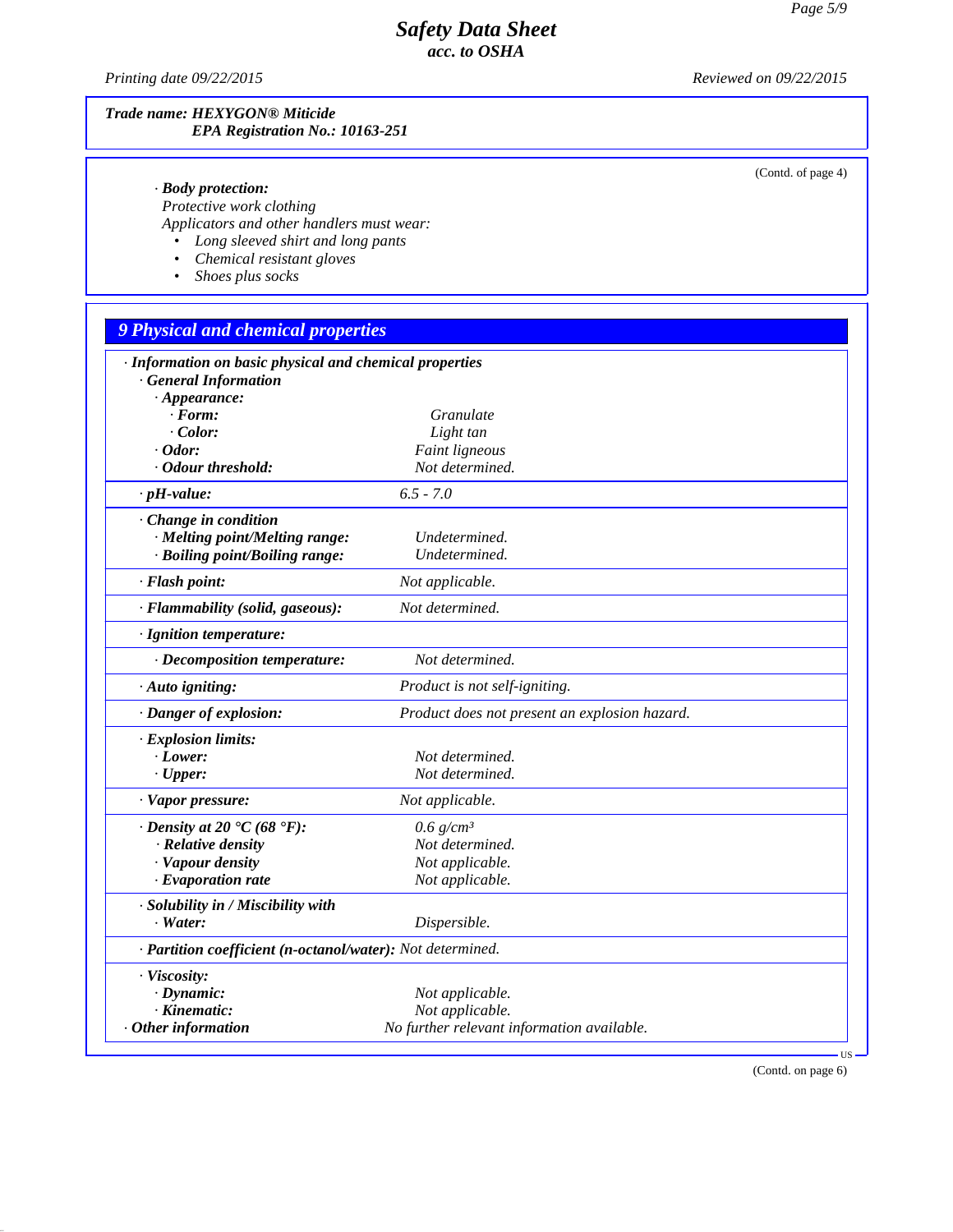*Printing date 09/22/2015 Reviewed on 09/22/2015*

*Trade name: HEXYGON® Miticide EPA Registration No.: 10163-251*

(Contd. of page 5)

## *10 Stability and reactivity*

*· Reactivity No further relevant information available.*

- *· Chemical stability Stable under normal conditions*
- *· Thermal decomposition / conditions to be avoided: No decomposition if used according to specifications. · Possibility of hazardous reactions No dangerous reactions known.*
- *· Conditions to avoid No further relevant information available.*
- *· Incompatible materials: No further relevant information available.*
- *· Hazardous decomposition products:*

*Nitrogen oxides*

*Hydrogen chloride (HCl)*

## *\* 11 Toxicological information*

*· Information on toxicological effects*

*· Acute toxicity:*

| $\cdot$ LD/LC50 values that are relevant for classification: |
|--------------------------------------------------------------|
|--------------------------------------------------------------|

| Oral            | LD50 | $\frac{5000}{m}$ s/kg (rat)                            |
|-----------------|------|--------------------------------------------------------|
| $Dermal$ $LD50$ |      | $\vert$ >5000 mg/kg (rat)                              |
|                 |      | $In$ $In$ $In$ $In$ $In$ $In$ $In$ $In$ $In$ $In$ $In$ |

*Inhalative LC50/4 h 2.8 mg/l (rat)*

- *· Primary irritant effect:*
	- *· on the skin: No irritant ef ect.*

*· on the eye: Slight irritation*

*· Sensitization: No sensitizing ef ects known.*

*· Additional toxicological information:*

*The product is not subject to classification according to internally approved calculation methods for preparations:*

When used and handled according to specifications, the product does not have any harmful effects according *to our experience and the information provided to us.*

*· Carcinogenic categories*

*· IARC (International Agency for Research on Cancer)*

*None of the ingredients are listed.*

*· NTP (National Toxicology Program)*

*None of the ingredients are listed.*

*· OSHA-Ca (Occupational Safety & Health Administration)*

*None of the ingredients are listed.*

## *12 Ecological information*

*· Toxicity*

41.2.6

This pesticide is toxic to fish and aquatic invertebrates. Do not apply directly to water, or to areas where surface water is present, or to intertidal areas below the mean high water mark. Drift and runoff from *treated areas may be hazardous to aquatic organisms in neighboring areas. Do notcontaminate water when cleaning equipment or when disposing of equipment washwaters.*

*· Aquatic toxicity: No further relevant information available.*

*· Persistence and degradability No further relevant information available.*

(Contd. on page 7)

US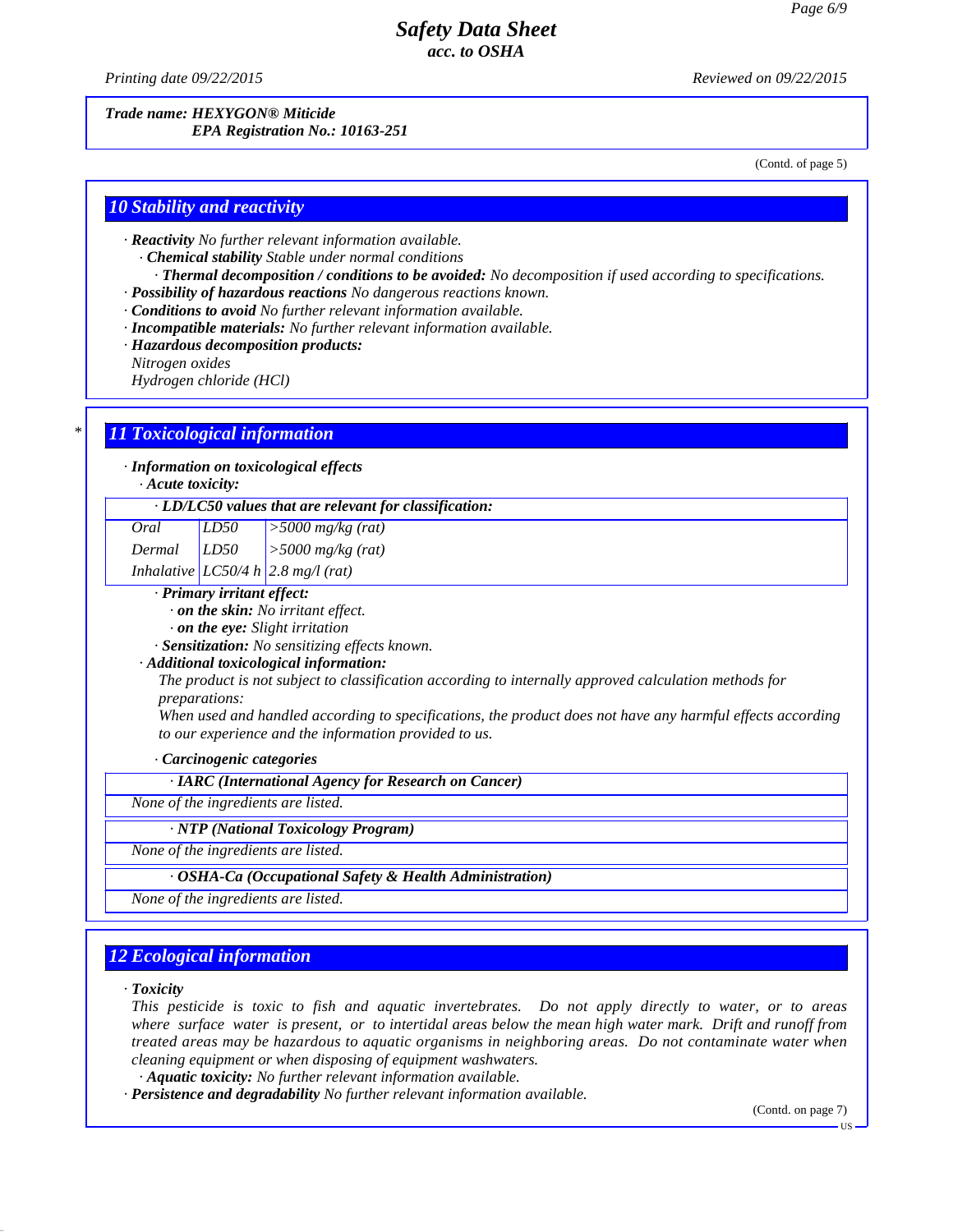*Printing date 09/22/2015 Reviewed on 09/22/2015*

#### *Trade name: HEXYGON® Miticide EPA Registration No.: 10163-251*

(Contd. of page 6)

*· Behavior in environmental systems:*

*· Bioaccumulative potential No further relevant information available.*

*· Mobility in soil No further relevant information available.*

*· Additional ecological information:*

*· General notes: Do notallow product to reach ground water, water course or sewage system.*

*· Results of PBT and vPvB assessment*

*· PBT: Not applicable.*

*· vPvB: Not applicable.*

*· Other adverse effects No further relevant information available.*

#### *\* 13 Disposal considerations*

#### *· Waste treatment methods*

*· Recommendation:*

Wastes resulting from the use of this product may be disposed of on site or at an approved waste disposal *facility.*

#### *· Uncleaned packagings:*

#### *· Recommendation:*

41.2.6

Nonrefillable container. Do not reuse or refill this container. Offer for recycling, if available. Clean container *promptly after emptying. Triple rinse as follows: Empty the remaining contents into application equipment or a* mix tank and drain for 10 seconds after the flow begins to drip. Fill the container 1/4 full with water and recap. Shake for 10 seconds. Pour rinsate into application equipment or a mix tank or store rinsate for later use or disposal. Drain for 10 seconds after the flow begins to drip. Repeat this procedure two more times. After cleaning, if recycling is not available, puncture and dispose of in a sanitary landfill or by incineration or if *allowed by State and local authorities by burning. If burned stay out of smoke.*

| . UN-Number<br>· DOT, ADR, ADN, IMDG, IATA                                        | Not regulated                                                         |
|-----------------------------------------------------------------------------------|-----------------------------------------------------------------------|
| · UN proper shipping name<br>ADR, ADN, IMDG, IATA                                 | Not regulated                                                         |
| · Transport hazard class(es)                                                      |                                                                       |
| · ADR, ADN, IMDG, IATA<br>$\cdot$ Class                                           | Not regulated                                                         |
| · Packing group<br>· ADR, IMDG, IATA                                              | Not regulated                                                         |
| · Environmental hazards:                                                          | Product contains environmentally hazardous substances:<br>hexythiazox |
| · Marine pollutant:                                                               | No                                                                    |
| · Special precautions for user                                                    | Not applicable                                                        |
| Transport in bulk according to Annex II of<br><b>MARPOL73/78 and the IBC Code</b> | Not applicable                                                        |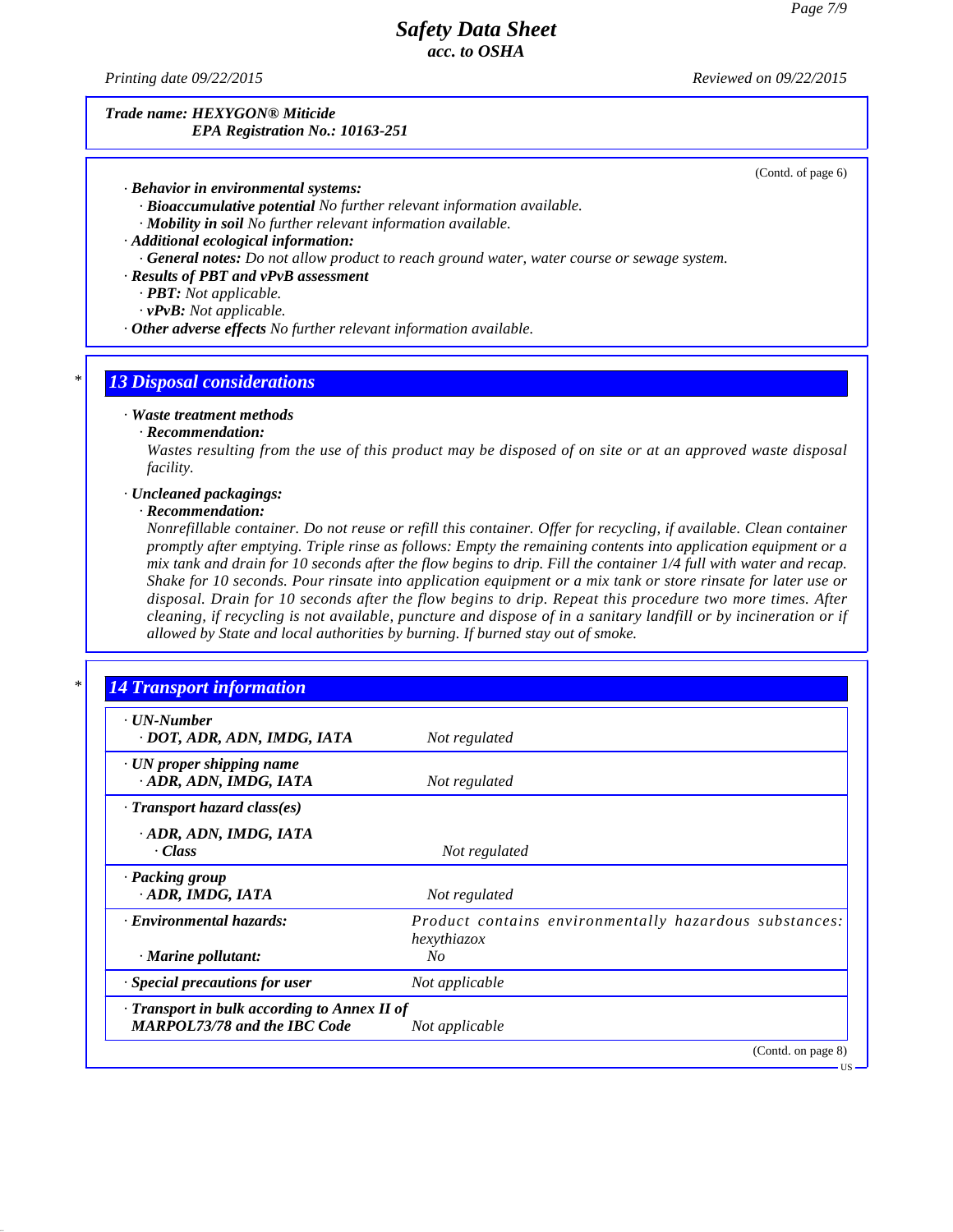*Printing date 09/22/2015 Reviewed on 09/22/2015*

*Trade name: HEXYGON® Miticide*

*EPA Registration No.: 10163-251*

(Contd. of page 7)

*· UN "Model Regulation": Not regulated*

## *\* 15 Regulatory information*

#### *· Safety, health and environmental regulations/legislation specific for the substance or mixture EPA /FIFRA Information:*

This chemical is a pesticide product registered by the Environmental Protection Agency (EPA) and is subject to *certain labeling requirements under federal pesticide law. These requirements differ from the classification criteria and hazard information required for safety data sheets, and for workplace labels of non-pesticide chemicals.*

*· SARA Title III*

*· Section 355 (extremely hazardous substances):*

*None of the ingredients are listed.*

*· Section 313 (Specific toxic chemical listings):*

*None of the ingredients are listed.*

*· TSCA (Toxic Substances Control Act):*

*None of the ingredients are listed.*

*· Proposition 65*

*· Chemicals known to cause cancer:*

*None of the ingredients are listed.*

*· Chemicals known to cause reproductive toxicity for females:*

*None of the ingredients are listed.*

*· Chemicals known to cause reproductive toxicity for males:*

*None of the ingredients are listed.*

*· Chemicals known to cause developmental toxicity:*

*None of the ingredients are listed.*

*· Carcinogenicity categories*

*· EPA (Environmental Protection Agency)*

*None of the ingredients are listed.*

*· TLV (Threshold Limit Value established by ACGIH)*

*None of the ingredients are listed.*

*· NIOSH-Ca (National Institute for Occupational Safety and Health)*

*None of the ingredients are listed.*

*· GHS label elements NIOSH-C*<br> *MOSH-C*<br> *Mone* of the ingree<br> *Not* applicable

41.2.6

*· Hazard pictograms Not applicable*

(Contd. on page 9)

**HS**